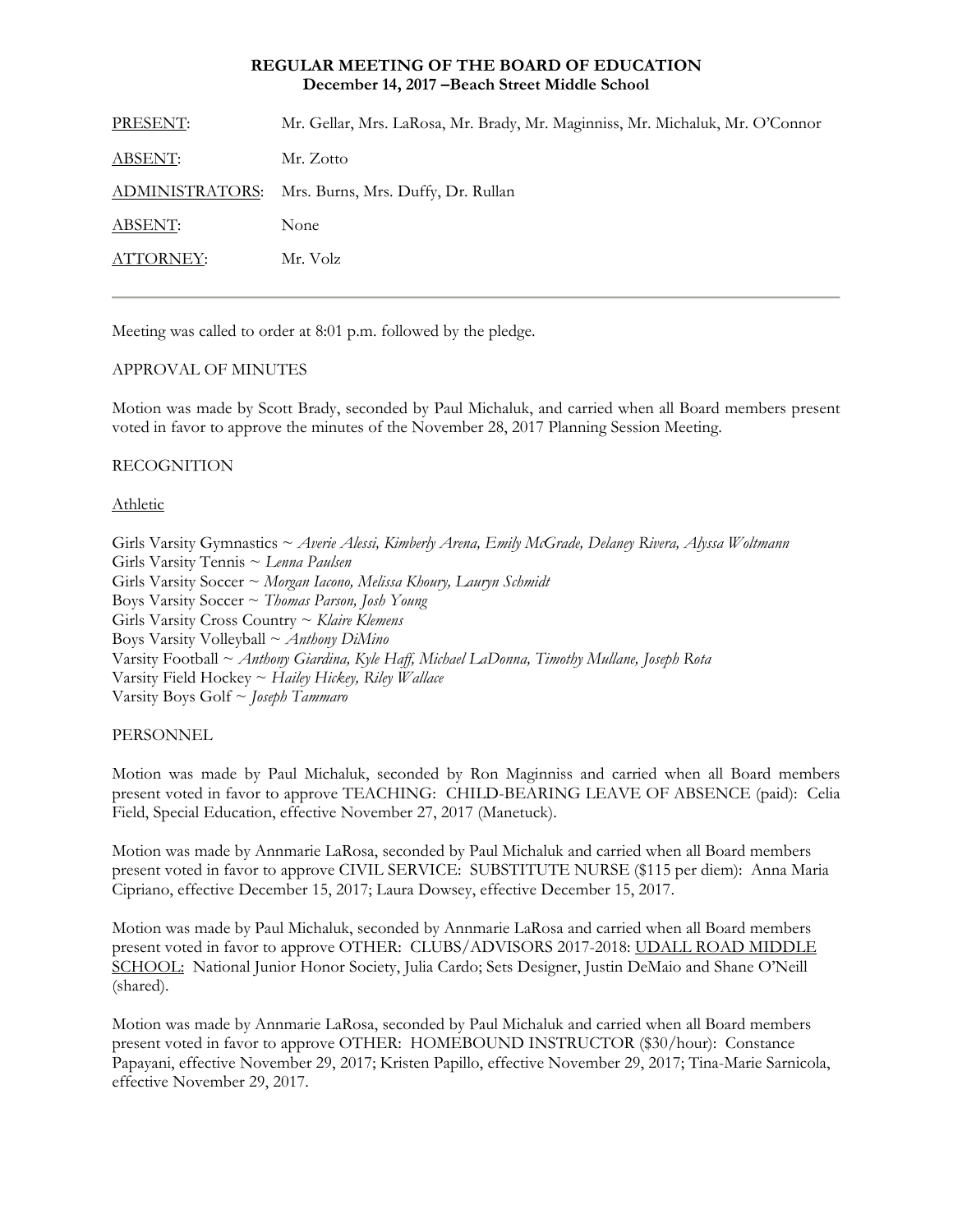Motion was made by Kevin O'Connor, seconded by Ron Maginniss and carried when all Board members present voted in favor to approve OTHER: SUBSTITUTE TEACHER (\$115 per diem): Rachel Brielmeier, effective January 18, 2018, student teacher; Allison Buser, effective January 18, 2018, student teacher; \*Theresa Cardello, effective January 18, 2018, student teacher; \*Talia Carrigan, March 5, 2018, student teacher; Amanda Gallagher, effective January 18, 2018, student teacher; Karissa Mooney, effective January 29, 2018, student teacher; \*Jenna Pessoni, effective January 18, 2018, student teacher; Oliver Rosales, effective December 15, 2017, Rianna Schwartz, effective January 18, 2018, student teacher.

Motion was made by Paul Michaluk, seconded by Ron Maginniss and carried when all Board members present voted in favor to approve OTHER: PERMANENT SUBSTITUTE TEACHER (\$130 per diem): Dawn Pizzuto, effective December 18, 2017.

Motion was made by Scott Brady, seconded by Paul Michaluk and carried when all Board members present voted in favor to approve OTHER: SUBSTITUTE TEACHING ASSISTANT (\$85 per diem): Rachel Brielmeier, effective January 18, 2018; Allison Buser, effective January 18, 2018; \*Theresa Cardello, effective January 18, 2018; \*Talia Carrigan, March 5, 2018; Amanda Gallagher, effective January 18, 2018; \*Jenna Pessoni, effective January 18, 2018; Oliver Rosales, effective December 15, 2017; Rianna Schwartz, effective January 18, 2018.

# CURRICULUM UPDATE

Dr. Rullan informed the audience that on December 1, while elementary faculty and staff participated in parent-teacher conferences, Superintendent's Conference Day was held for middle school and high school faculty and staff. Workshops offered included Google Classroom, Google collaboration, Go Guardian, EdPuzzle, Research, HyperDocs, Apps and Extensions and SMART Learning Suite online.

On December 11, students at Udall Road interacted with the Google Expedition Augmented Reality (AR) Pioneer Program as part of a grant award. This program uses Google Tango technology to effectively scan and map the physical classroom and accurately project 3D models. Select teachers in all three grade levels participated in the Pioneer Program and viewed images from probability and phases of the moon to historic Pompeii and the human circulatory system.

Dr. Rullan shared a visit with kindergarten students engaged in creating their own masterpieces using circles and ovals and secondary colors after being inspired by the artist Mondrian, who used rectangles and primary colors to create his pieces.

#### REPORT OF COMMITTEES:

Audit Committee: Ron Maginniss reported on the meeting held on 11/28/17. The committee met with Ali Battaglia, partner with R.S. Abrams & Co., LLP to review the financial statements for the year ended June 30, 2017. The financial statements reflect a positive position for the school district. The net expenses were under budget and improvements were made to the reserve accounts. Mrs. Duffy explained the savings in several areas of the 2016-2017 budget which included purchasing chromebooks for the English department instead of textbooks and renewing the copy machines lease through BOCES rather than with the vendor. There were also savings in service fees for liability insurance, legal fees, utilities, student related services and other expenses. The district also refinanced the 2005 serial bond for a savings of \$200,000 in debt costs. The final audit report reflects no material weaknesses in internal control and no new audit findings.

Finance Committee: Paul Michaluk reported on the meeting held on 12/12/17. Items reviewed included the October treasurer's report; October Extra-Curricular; October payroll summary; October financial statements; claims audit report and November system manager audit report. Also reviewed were warrants, payroll certification forms, budget transfers and surplus of science textbooks for Beach St. and Udall Rd. Other items reviewed included contracts for Deer Park and South Huntington school districts and Mrs. Duffy reviewed the results of the Bond Refinancing bid.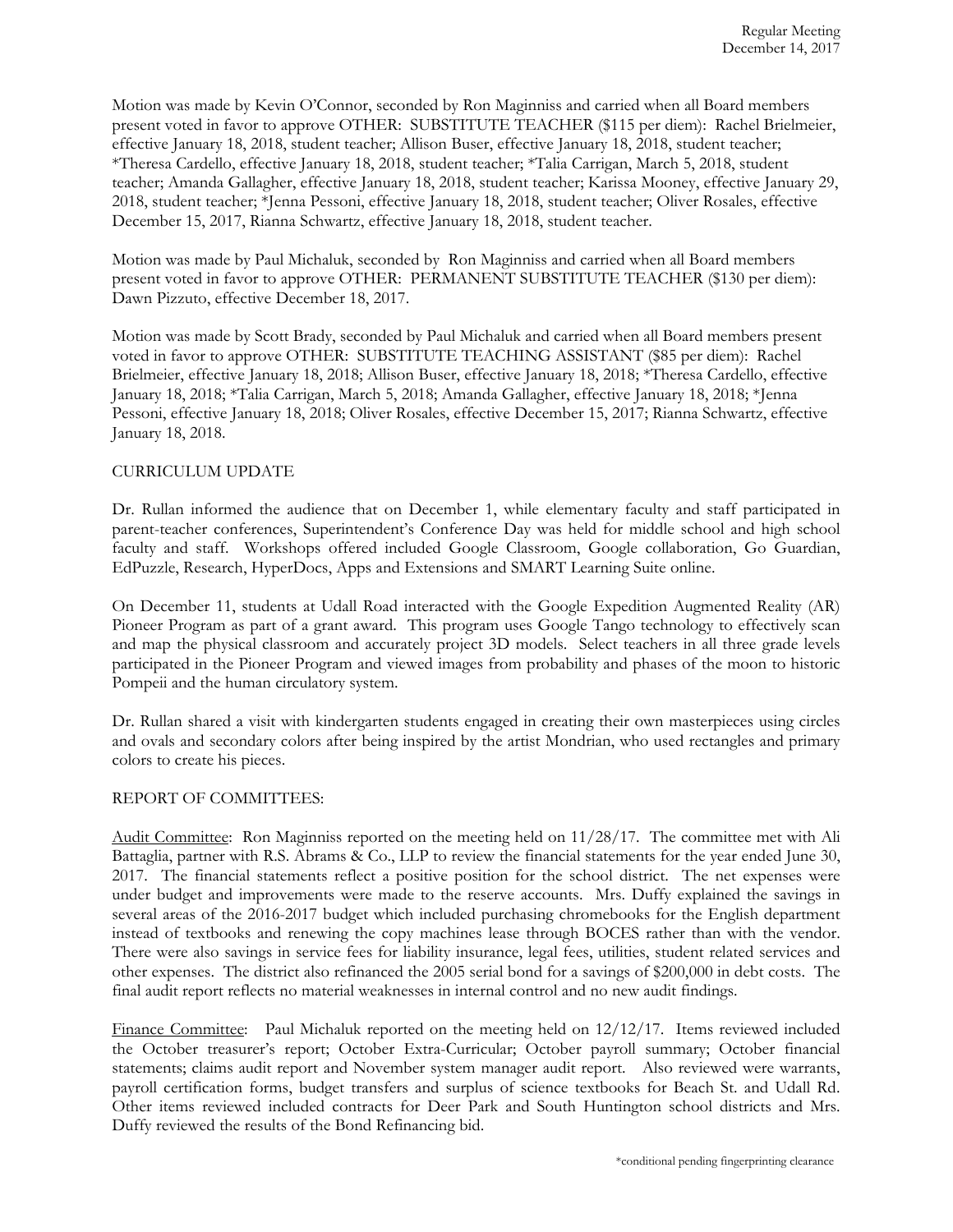Building and Grounds Committee: Kevin O'Connor reported on the meeting held on 12/12/17. BBS and School Construction Consultants provided a bond project update for Phases 1, 2a and 2b. The high school roof project was completed in one year instead of two, bleachers, pool liner, gym windows and high school generator were all replaced and window screens will be provided at the middle and elementary schools. The committee also discussed revised plans for the security vestibules at the elementary buildings. The Board will visit the middle schools and high school in the near future. Other items discussed were winter gym accessibility and the installation of an air conditioner in the Westbrook cafeteria, for which Divine Rhythms will pay all related costs.

Safety Committee: Scott Brady reported on the meeting held  $12/12/17$ . Mr. Brady informed the audience that the committee and administration are very passionate about the safety of students and staff. Items reviewed included protocols for rights to security cameras, additional camera coverage at the footbridges and other areas of concern as the budget allows, access to the district's fields and grounds during school hours, and completion of security vestibules for each of the buildings.

Mrs. LaRosa spoke about the five year anniversary of the tragedy at Sandy Hook Elementary School and the role of teachers as protectors of our children. Mrs. LaRosa would like the security vestibules for each of the buildings completed as quickly as possible. Mr. Gellar added that the four elementary schools should be done this summer but the district is at the mercy of the State Education Department for project approval.

Committee on Special Education: Annmarie LaRosa reported on the meeting held on 12/14/17. Items reviewed included CPSE/CSE recommendations and issues about which the committee needs to be aware.

Health and Wellness Committee: Annmarie LaRosa reported on the meeting held on 12/12/17. Items reviewed included the financial report, preparation of the newsletter addressing adolescent mental health, social media, vaping and "Screenagers" – creating awareness to the dangers of unrestricted use of digital devices. The next meeting will take place on January 11, 2018 at 9:30 a.m. in the cafeteria at P.J. Bellew Elementary School.

# FINANCIAL MATTERS

The treasurer's report for October was presented. Beginning balance as of 9/30/17: \$41,152,786.69; ending balance as of 10/31/17: \$28,265,050.26.

Motion was made by Scott Brady, seconded by Kevin O'Connor, and carried when all Board members present voted in favor to approve budget transfers 3439 – 3449.

Motion was made by Ron Maginniss, seconded by Kevin O'Connor, and carried when all Board members present voted in favor to approve the following contract: 2017-2018 Deer Park UFSD/Health Services - \$4,755.70.

Motion was made by Kevin O'Connor, seconded by Paul Michaluk, and carried when all Board members present voted in favor to approve the following contract: 2017-2018 South Huntington UFSD.

Motion was made by Scott Brady, seconded by Annmarie LaRosa, and carried when all Board members present voted in favor to approve the following surplus items: Science textbooks ~ Beach Street MS and Udall Road MS.

## PRESIDENT'S REPORT

Motion was made by Kevin O'Connor, seconded by Scott Brady, and carried when all Board members present voted in favor to approve resolution re: destruction of unused and full ballot booklets.

Motion was made by Scott Brady, seconded by Kevin O'Connor, and carried when all Board members present voted in favor to approve WISE Memorandum of Agreement.